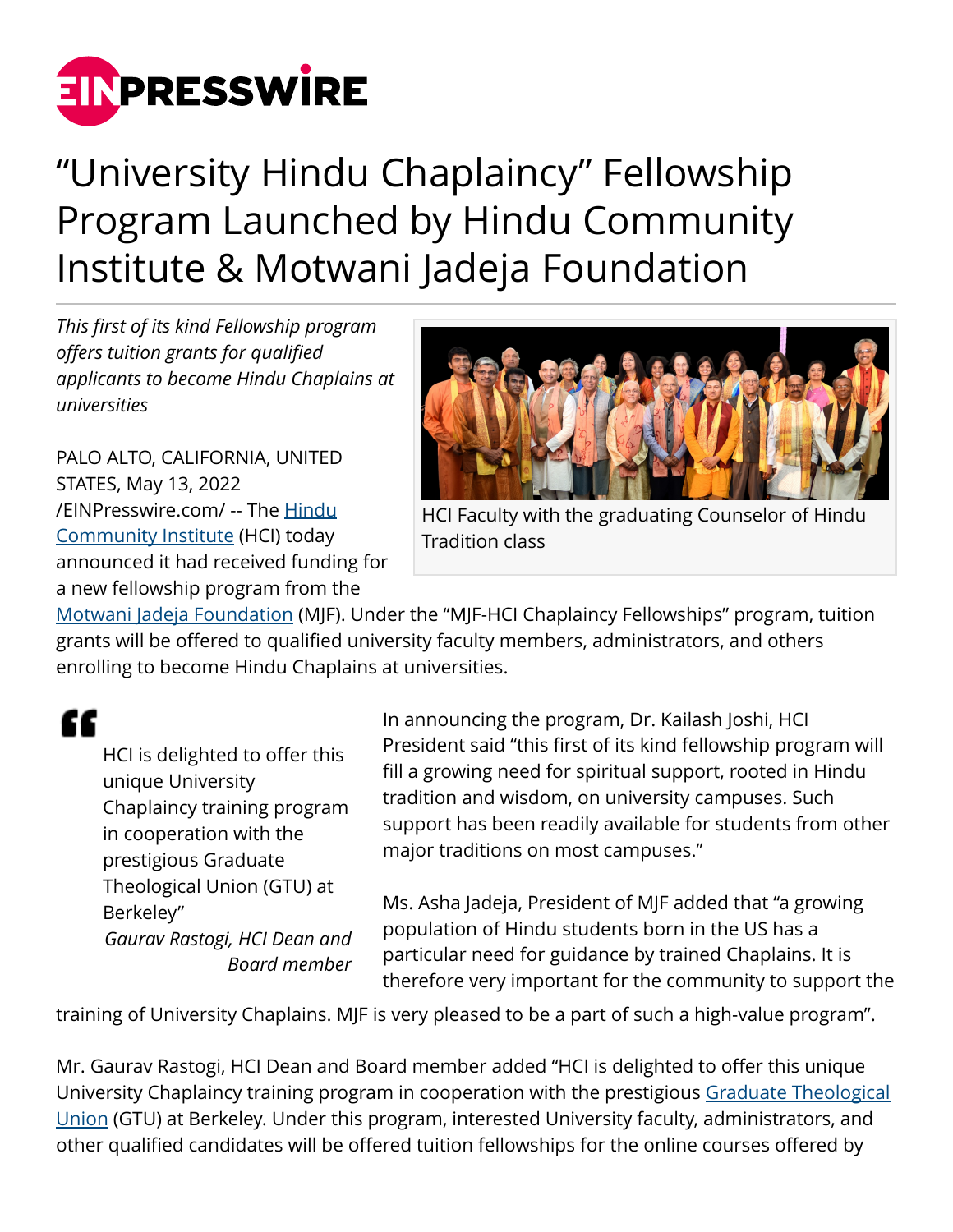HCI and GTU respectively. The program will offer flexibility in schedule to allow applicants to complete their courses comfortably."

Dr. Joshi summarized how HCI's pathway to Hindu Chaplaincy has received strong endorsement and support from HCI's partner organizations and supporters.

GTU Director Dr. Kamal Abu-Shamsieh stated, "The Interreligious Chaplaincy



The first three HCI graduates pursuing Interreligious Chaplaincy Program (ICP) at Graduate Theological Union: Ashis Khan, MSEE & graduate of IIT, Kharagpur; Usha Narasimhan, MBA; Neeti Soota, MS

Program (ICP) at the Graduate Theological Union (GTU) welcomes scholars from all traditions and fully supports the unique University Chaplaincy program offered by HCI and MJF."

Head of Spiritual Directors International (SDI), Rev. Anil Singh-Molares commented "over the last few years I have watched with admiration as HCI has developed and evolved a world-class program. This program fills a significant void, allowing the riches of the Hindu tradition to be offered on campuses, hospitals, and other places in need l".

Dr. Asha Shipman, Yale University Hindu Chaplain and Hindu Chair of the North American Hindu Chaplains Association (NAHCA) welcomed the HCI-MJF plan and commented " We need more Hindu chaplains; their heart-centered spiritual care will help not only individuals but strengthen, inspire and invigorate our communities. I look forward to welcoming graduates as members of NAHCA."

Renowned Vedic scholar and computer scientist Prof. Subhash Kak of Oklahoma State University added "I support the vision of Hindu Chaplaincy on campuses wholeheartedly. It is certainly needed in the United States; it can also serve as a model for other countries to emulate."

Inquiries about the fellowships may be addressed to outreach@hinduci.com or Phone: +1408- 982-3542

## About the Hindu Community Institute (HCI)

Founded in 2018 in the SF Bay Area, Hindu Community Institute (HCI) is a 501 (c) (3) non-profit institution. It provides foundational training for Hindu Counselors and Chaplains on a strong platform for universal community service founded on Hindu tradition and wisdom. HCI is overseen by a Board of Directors and managed by a dedicated group of over 300 volunteer professionals who carry the operational, management, and faculty responsibilities. HCI enjoys the participation of scholars from the US, Canada, India, Australia, and South Africa. HCI invites the open participation of the community in all aspects of its operations and services. [www.hinduci.org](http://www.hinduci.org)